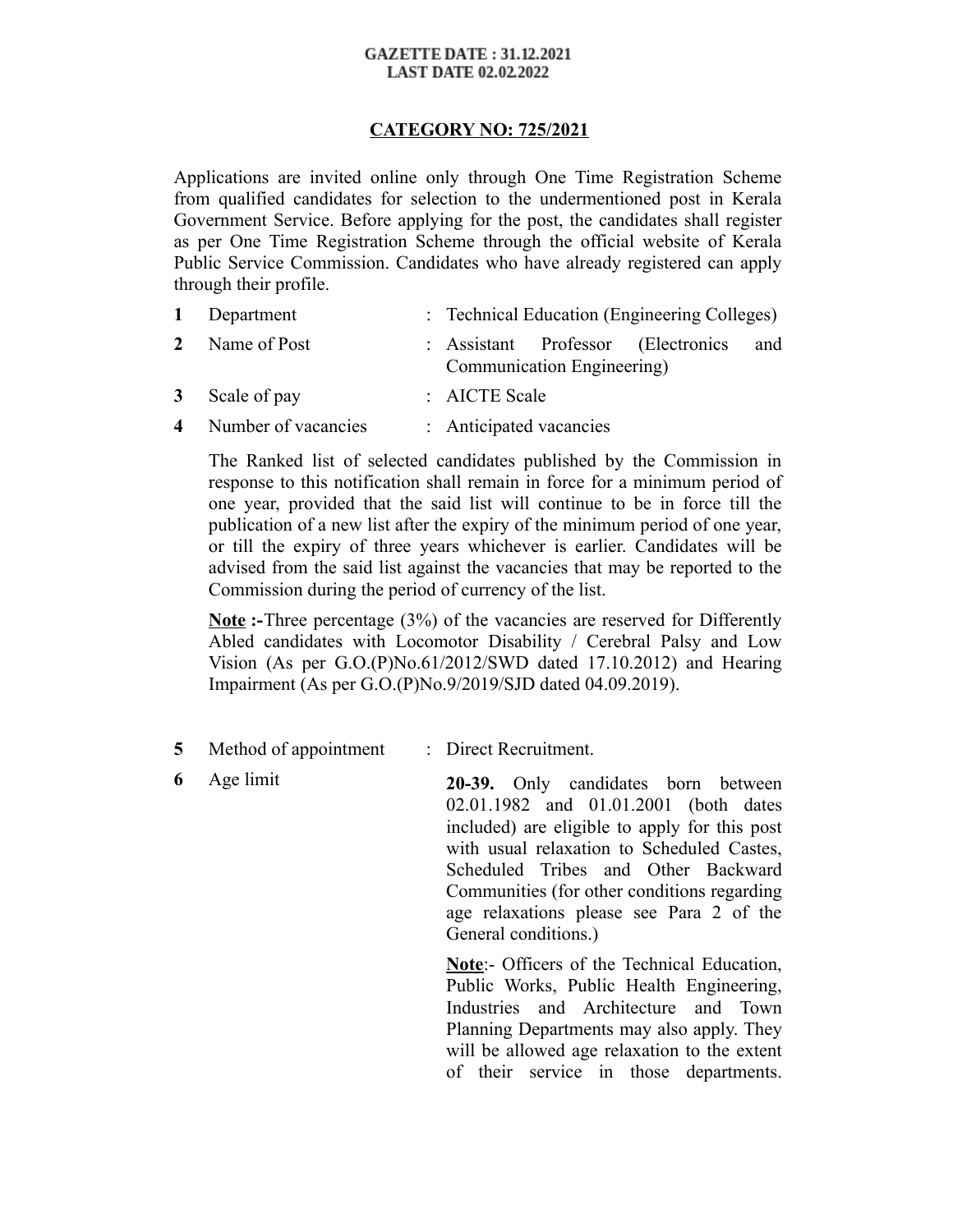(Maximum age limit shall not exceed 50 years as on 01.01.2021)

**7 Qualifications** : BE/B.Tech and ME/M.Tech in relevant branch with First Class or equivalent either in BE/B.Tech or ME/M.Tech.

Note : 1. Rule 10 a(ii) of part II of KS&SSR is applicable**.** 

- 2. Candidates who claim equivalent qualification instead of qualification mentioned in the notification shall produce the relevant Government Order/Equivalency Certificate from Institution concerned to prove the equivalency at the time of certificate verification, then only such qualification shall be treated as equivalent to the prescribed qualification.
- 3. In the case of difference in original Caste/Community claimed in the application and that entered in SSLC book, the candidate shall produce a Gazette Notification in this regard, along with Non Creamy Layer Certificate / Community Certificate at the time of certificate verification.
- 4. Candidates who have acquired Non-qualifying Degrees viz. Ph.D/M.Phil/Post Doctoral Fellowship will be awarded weightage marks provided that such Non-Qualifying Degrees shall be in the subjects pertaining to the basic qualification stipulated for the post. Weightage marks for Non-qualifying Degrees for ranking will be awarded as detailed below. Non-Qualifying M.Phil- 2 marks Non-Qualifying Ph.D- 4 marks Both M.Phil and Ph.D (Non-Qualifying)- 5 marks Post Doctoral Fellowship- 2 marks

Non-qualifying degree means the additional qualifications which are earned apart from the qualifications insisted on as essential qualifications for the post. If Ph.D/M.Phil/Post Doctoral Fellowship is reckoned as necessary qualification for the post, weightage marks will not be awarded for it.

**Probation :** Every person appointed to the post shall from the date of which he joins duty, be on probation for a period of two years on duty within a continuous period of three years.

## **Liability to serve in Defence Services :**

Persons appointed to the post shall be liable, notwithstanding that at the time of requisition they are holding higher appointments, to serve for a minimum period of four years (including period spent in training) in the Defence Services or on assignments relating to Defence efforts anywhere in India or abroad, if so required. The liability to serve in the Defence Services will be limited to the first 10 years of service and will not ordinarily apply to persons above 40 years of age.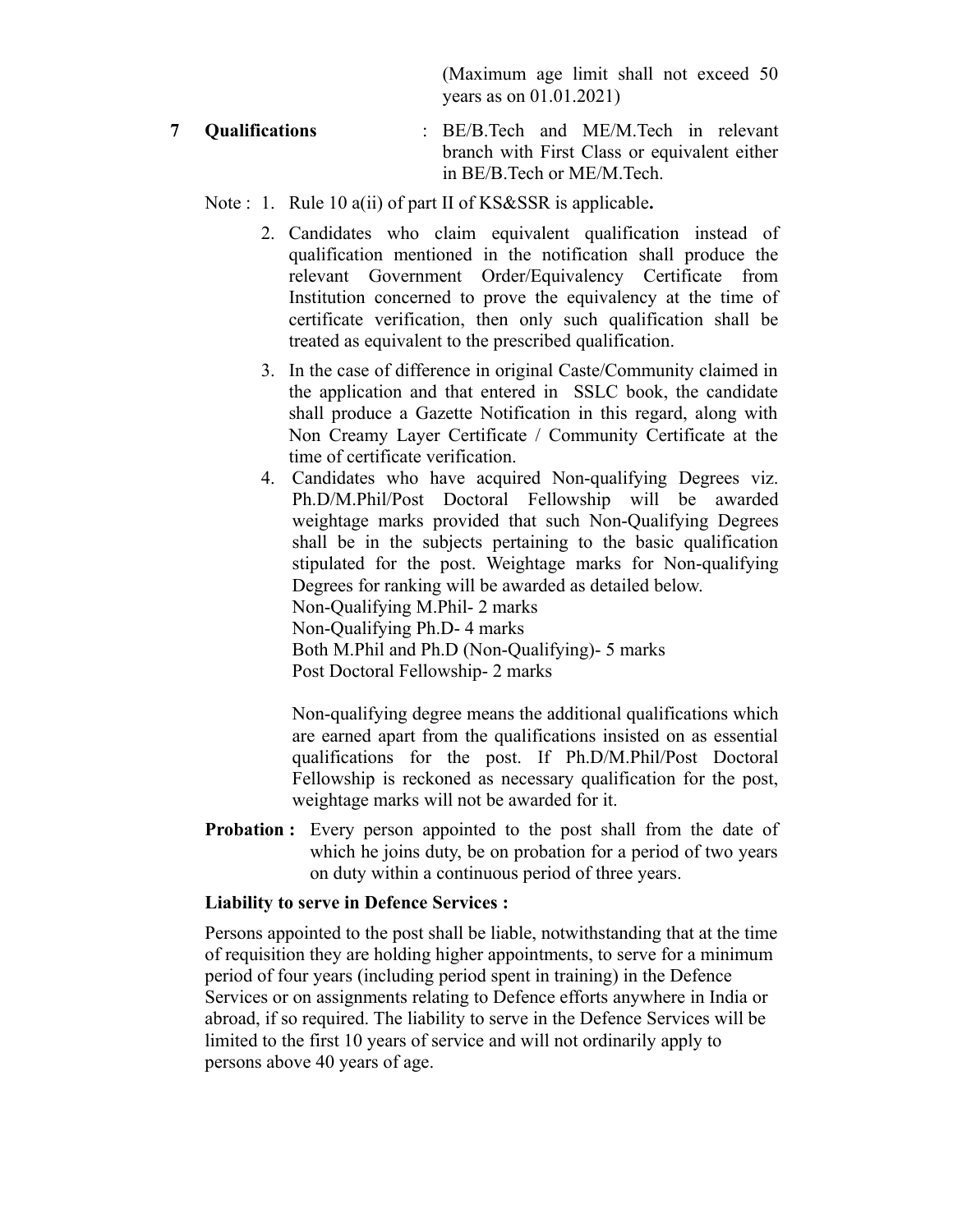## **8 Mode of submitting Application:-**

- (a) Candidates must register as per 'ONE TIME REGISTRATION' with the Official Website of Kerala Public Service Commission [www.keralapsc.gov.in](http://www.kerealapsc.gov.in/) before applying for the post. Candidates who have registered can apply by logging in to their profile using their User-ID and password. Candidates must click on the **'Apply Now'** button of the respective posts in the Notification Link to apply for the post. The photograph uploaded should be one taken after 31.12.2011. Name of the candidate and the date of photograph taken should be printed legibly at the bottom portion. The photograph once uploaded meeting all requirements shall be valid for 10 years from the date of uploading. There is no change in other instructions regarding the uploading of photographs. No application fee is required. Candidates are responsible for the correctness of the personal information and secrecy of password. Before the final submission of the application on the profile candidates must ensure correctness of the information in their profile. They must quote the User-ID for further communication with the Commission. Application submitted is provisional and cannot be deleted or altered after submission. **Candidates are advised to keep a printout or soft copy of the online application for future reference. Candidates can take the print out of the application by clicking on the link `My applications' in their profile. All correspondence with the Commission, regarding the application should be accompanied with the print out of the application.** The application will be summarily rejected if non-compliance with the notification is found in due course of processing. Original Documents to prove qualification, experience, age, community etc. have to be produced as and when called for.
- (b) If a Written/OMR/Online Test is conducted as part of this selection, candidates shall submit a confirmation for writing the examination through their One Time Registration profile. Such candidates alone can generate and download the Admission Tickets in the last 15 days till the date of Test. The applications of candidates who do not submit confirmation within the stipulated period, will be rejected absolutely. The periods regarding the submission of confirmation and the availability of Admission Tickets will be published in the Examination Calendar itself. Information in this regard will be given to the candidates in their respective profiles and in the mobile phone number registered in it.
- (c) Appropriate disciplinary action as per KPSC Rules of Procedure, Rule 22 shall be initiated against those candidates who submit applications with bogus claims of qualification regarding education, experience etc. and submit confirmation for writing the examination, irrespective of whether they are present or absent for the examination.
- (d) Candidates who have AADHAAR card should add AADHAAR Card